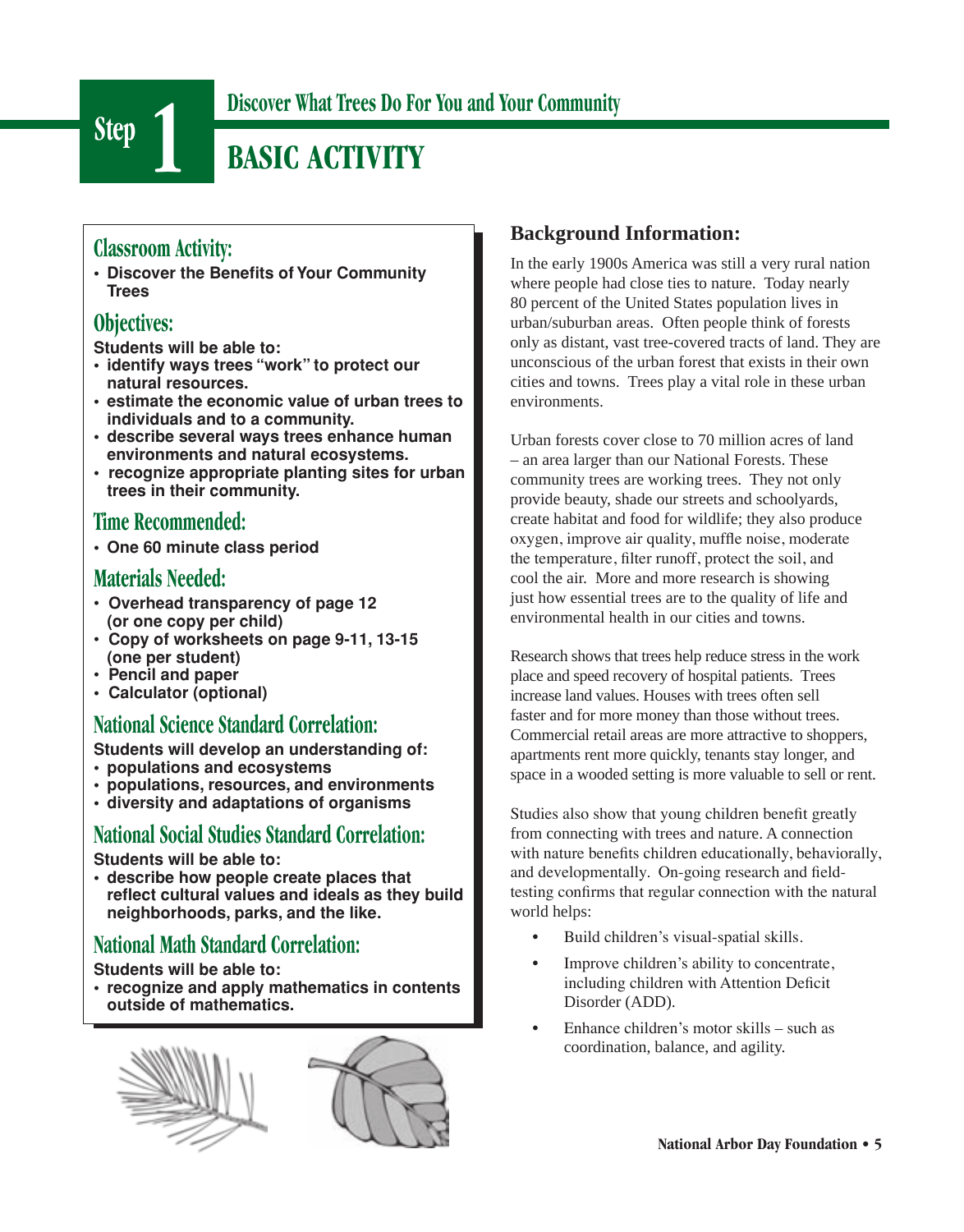| Shade                 | Make Oxygen               |
|-----------------------|---------------------------|
| Windbreak             | Fruits                    |
| Erosion control       | Beauty                    |
| Absorb carbon dioxide | Nuts                      |
| Homes for animals     | Shelter                   |
| Syrup                 | Food for <i>Wildlife</i>  |
| Clean air             | Prevent Water runoff      |
| Connection to history | Medicines                 |
| Cools the air         | Mark the changing seasons |
| Reduced stress        |                           |
|                       |                           |
|                       |                           |

Cities and towns benefit greatly from their urban trees. But trees within cities also have special challenges. There is not as much space for their roots to spread out and urban soils are often poor. Tall buildings can prevent trees from getting full amounts of sun. Pollution from cars, buses, and factories can affect the health of a tree and impact how well it grows. If the right tree is not planted in the right place, branches can grow and tangle in power lines creating a hazard tree. In spite of these challenges, many species of trees have adapted to urban life and grow well, providing numerous benefits to the people that live there.

It takes time, effort, and some funding to establish and maintain the urban forest, but recent studies of the urban forest have shown that city trees provide benefits to the community worth 2-3 times the cost of their planting and care. For many years trees were only valued for the wood products they could produce. Today, scientists have developed ways to measure the economic value of trees to the environment. In the following activity, students will have an opportunity to learn how trees impact the urban environment and calculate a rough estimate of a "working" tree's value. They will explore the environmental, economic and social benefits trees bring to our cities and towns.

### **Instructional Sequence: Anticipatory Set:**

Put up the overhead (or pass out handouts) of the World with Trees worksheet (page 12). Ask, *"Which of these two worlds would you rather live in?"* As students respond, ask why they chose as they did. Record responses on the board without comment.

Continue class discussion by asking, *"Why are trees important to our community?"* Building off of students' prior knowledge and information gathered from the handout/overhead, encourage students to generate a list of the products and contributions made by living trees. A possible list of responses is provided above.

*"To exist as a nation, to prosper as a state, and to live as people, we must have trees." Theodore Roosevelt*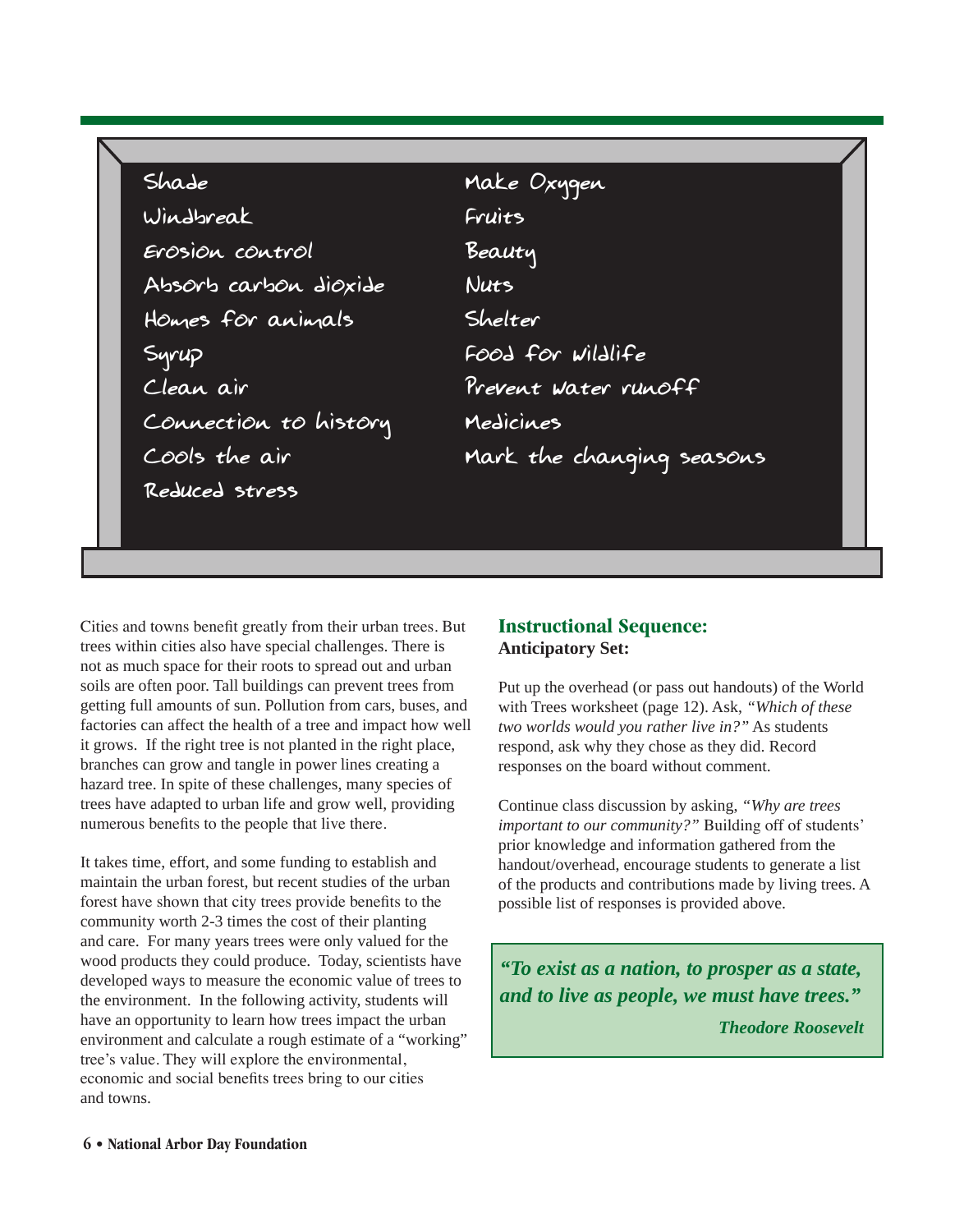

## **BENEFITS OF TREES**

### **Activity:**

Write the words TRUE and FALSE on the chalkboard. Tell students you are going to read some "Believe it or Not" statements about trees. They need to predict if each statement is true or false. If they believe the statement is true, they should stand. If they believe the statement is false, they should remain seated. To start, read ONLY the bolded statements #1-10 on pages 10 & 11 out loud.

Once you have gone through all 10 statements, tell students that all were true. Trees do all these amazing things for us and the environment we live in. Write "economic benefit," "environmental benefit," and "social benefit" on the board. Pass out the Benefits of Trees Handout (pages 10-11) and go through the statements again with students, this time incorporating the background information and comments following each statement.

### **Discussion:**

As each benefit is discussed, ask students if they think that particular tree benefit results in more of an:

• **Environmental benefit** – Does it help the ecosystem/ environment in which people live?

• **Economic benefit** – Does it provide an opportunity for people or the community to save money by lowered costs or increased value?

• **Social benefit** – Does it improve the health or quality of life for individuals in some way?

After going through the handout, ask if planting trees in certain locations can have multiple benefits?

Tell students that even though research is proving the environmental, social, and economic benefits of trees, we're losing urban trees every day. In some cities, as many as four trees die or are removed for each new one added. And nationwide, each day 2,400 acres of rural land is absorbed for urban use and most of the trees on that land are not preserved. Surveys indicate that about 66-100 million spaces exist along our city streets where trees could be planted. This translates to the potential to absorb 33 million more tons of  $CO_2$  every year and at the same time save consumers \$4 billion in energy costs!

Be sure to explain that in a city, trees face numerous challenges like tight spaces, poor soils, and city pollution. It's always important to select the right tree for the right space, but in urban areas that is especially true if a tree is to grow and thrive.

Distribute the Vocabulary/Rubics (page 9) as well as the Community Neighborhood Worksheet and the Benefits of Your Community Trees Worksheets (pages 13-15).

NOTE: For the activity you may choose to have students work in pairs or on their own.

**STUDENT DIRECTIONS:** Tell students to imagine they each just received trees from the Arbor Day Foundation and are going to have an opportunity to plant them in a neighborhood that might be similar to the one where they live. Students are to draw in (plant) 8 trees in locations on the Community Neighborhood Worksheet where they feel the trees might be of the most value...to themselves, to the community – or both. Ask them to please number each tree that they plant, #1-8. Then, on the Benefits of Your Community Trees Worksheets, they should list where they planted each of their trees, and what environmental, economic, or social benefit each tree might provide in the location they selected. Remind them to make sure the number of the tree on the Community Neighborhood Worksheet corresponds to the number of the tree location described on the Benefits of Your Community Trees Worksheets.

Mention to students that it is always important to plant the right kind of tree in the right location, but for this activity they should imagine that they have already selected the appropriate tree species for each location they might select.

Give the students the following example: If they planted Tree #1 by the stream it might have:

- an environmental benefit of holding the soil in place;
- an economic benefit of saving the city money by reduction of storm water runoff;
- and a social benefit of adding beauty to the area.

Then point out the "Tree A" example on the worksheets.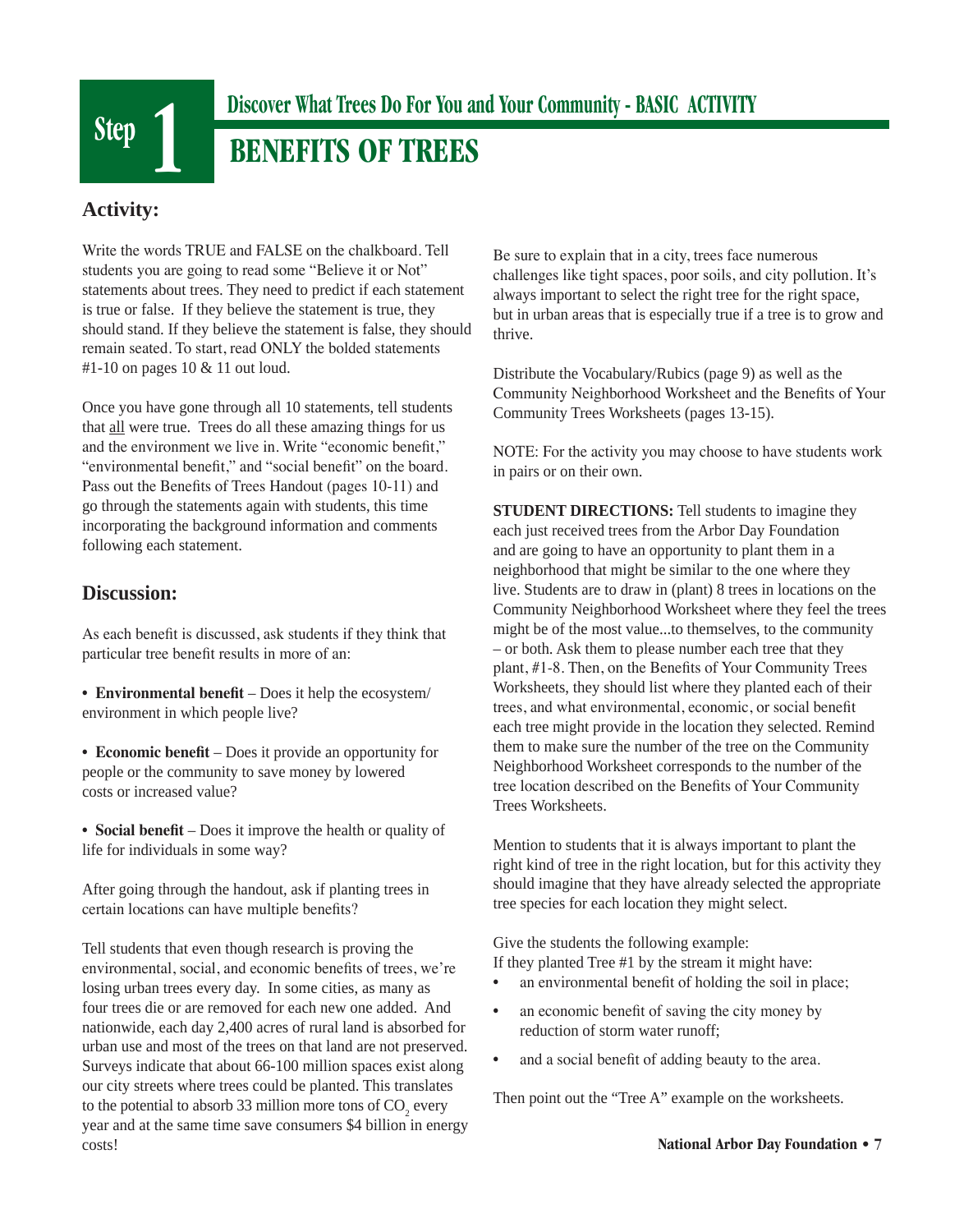Then explain that they should list what benefit (social, economic or environmental) was the main reason that they selected the location for the tree that they did. When they do their tree location totals at the end of the Benefits of Your Community Trees Worksheet they may have 3 trees in one location and no trees in another – that is fine. Encourage students to refer to the Benefits of Trees Handout or the list on the board for a reminder of some of the different benefits trees provide in different locations.

### **Assessment - Pulling It All Together:**

Allow students about 20 minutes to complete their worksheets. Then tell students they are going to jump 10 years into the future and try to determine the impact and the value of the trees they planted. Explain that they will be able to estimate the value of their community trees.

Refer students back to Benefit #10 on their Benefits of Trees Handout that says, "Nationally, the 60-plus million street trees have an average value of \$525 per tree each year." Tell students to multiply the number of trees they planted times  $$525 (8 \times $525 = $4200)$ . That will give them a rough idea of the economic value from the environmental benefits provided by the trees they planted in their community. Then, on the board, calculate the total value of the trees planted by the whole class (# of students x \$4200) to demonstrate the impact a group of people planting and caring for trees in a community can have on the economy of a community.

Tell students that if they planted 3 trees around the little house they could give themselves \$10,000 for the increased

value of their property. If the 3 trees planted around the little house were on the west and south side of the house they could give themselves an extra \$50 in energy savings.

Stress to students that although part of this activity was to estimate the economic value of the trees they planted, the object is not to see who totaled up the greatest amount of money. The object of the activity is to help students recognize that trees provide benefits to our lives in many ways... some values are easily measured in terms of dollars and cents...some benefits (like the beauty of trees in a park) are subjective from one person to another and are more difficult to measure.

Post worksheets on the board so students can compare tree planting locations. Ask them to imagine each of their neighborhoods joined together, making up a large city. As time permits, allow students to share their community tree planting decisions and predict the social, environmental and economic impact of the trees they planted.

If you have an extra class period, you may wish to have students go online to research other values trees provide to communities.

### **Alternative Assessment:**

GET OUTSIDE! If time permits, take students on a walk around the neighborhood and look at community trees. Predict what benefit each tree might provide in the location in which it's planted. Have students imagine they get to plant a single tree. Have them draw a picture or write a story about what benefits that tree might provide to them and to their community in the future.

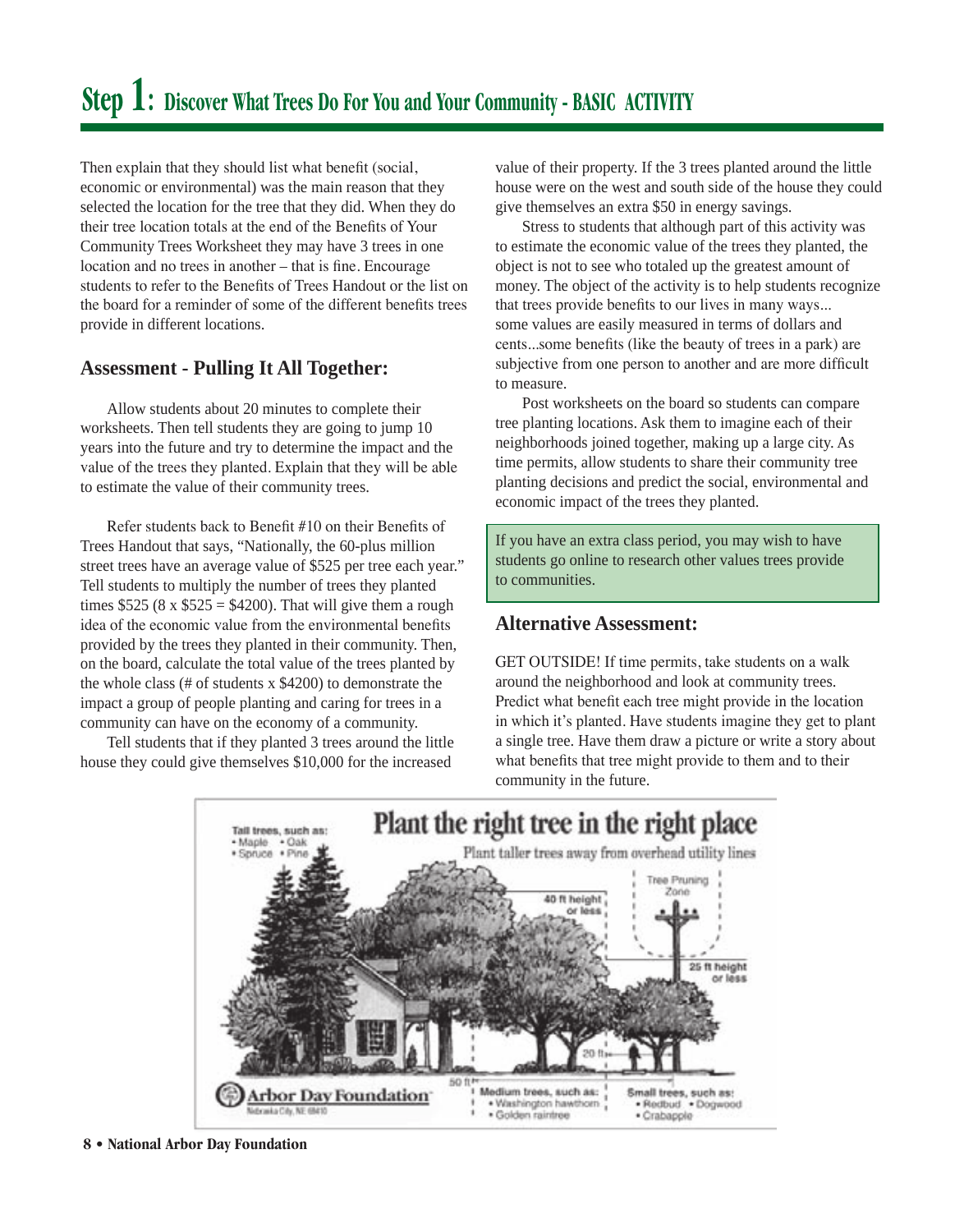### **Vocabulary**

**Buffer Strip** – rows of trees or grasses planted along a stream or waterway to help prevent soil erosion and filter pollutants from running into the waterway.

**Carbon Dioxide** – A gas exhaled by animals and released from burning fossil fuels or in the process of decomposition. Trees clean the air by taking in carbon dioxide to use in photosynthesis. Often shown as  $CO<sub>2</sub>$ .

**Evergreen** - A tree that has leaves all year round.

**Fossil Fuels** – Non-renewable fuels, like coal, oil, and natural gas, used to create energy. Once the supply of a fossil fuel has been depleted, it is gone forever.

**Greenhouse gases** – Gases, like carbon dioxide, that trap heat in the atmosphere.

**Heat Island Effect** – A term used when city temperatures run higher than those in nearby suburban and rural areas, primarily due to large areas of unshaded buildings and pavement.

**Oxygen** – Trees and other green plants produce oxygen, a gas needed by animals to survive. Often shown as O.

**Runoff** - The flow of water, from rain, snowmelt, or other sources that can carry soil or ground chemicals with it.

**Shade Tree** - A tree planted chiefly to provide shade from the sun. Shade trees are often deciduous trees that lose their leaves in the winter months.

**Street Trees** - Trees near the street, often located between the sidewalk and street, which are usually managed by the city or town.

**Water Management Systems** – Underground systems that that direct waste water and rain water through a system of sewers and drains.

**Assessment Rubric: (To be used with the Benefits of Your Community Trees Worksheets) Pass out the rubric or put on the board at the start of the activity so students clearly understand the measured objectives.**

| 1-2 Points                                                                                                                                                                                                                                         | 3-5 points                                                                                                                                                                                                                                                                         | $6-8$ Points                                                                                                                                                                                                                                                                                                                                                                                       | $9-10$ points                                                                                                                                                                                                                                                                                                                                                                        |
|----------------------------------------------------------------------------------------------------------------------------------------------------------------------------------------------------------------------------------------------------|------------------------------------------------------------------------------------------------------------------------------------------------------------------------------------------------------------------------------------------------------------------------------------|----------------------------------------------------------------------------------------------------------------------------------------------------------------------------------------------------------------------------------------------------------------------------------------------------------------------------------------------------------------------------------------------------|--------------------------------------------------------------------------------------------------------------------------------------------------------------------------------------------------------------------------------------------------------------------------------------------------------------------------------------------------------------------------------------|
| <b>SEED LEVEL</b>                                                                                                                                                                                                                                  | <b>SEEDLING LEVEL</b>                                                                                                                                                                                                                                                              | <b>SAPLING LEVEL</b>                                                                                                                                                                                                                                                                                                                                                                               | <b>TREE LEVEL</b>                                                                                                                                                                                                                                                                                                                                                                    |
| • Five trees are drawn<br>into the Community<br>Neighborhood<br>Worksheet.<br>• A few planting locations<br>are identified.<br>At least one benefit<br>social, environmental,<br>or economic is correctly<br>identified for each tree<br>drawn in. | • More than half of<br>the trees are drawn<br>into the Community<br>Neighborhood<br>Worksheet.<br>• Over half the planting<br>locations are identified.<br>• At least two benefits<br>social, environmental, or<br>economic are correctly<br>identified for each tree<br>drawn in. | All 10 trees are<br>drawn neatly into the<br><b>Community Neighbor-</b><br>hood Worksheet.<br>Clear descriptions of<br>the selected planting<br>locations are shown.<br>• At least one social,<br>environmental, and<br>economic benefit is<br>correctly identified for<br>each tree drawn in.<br>The tree totals are filled<br>in on the Benefits of<br><b>Your Community Trees</b><br>Worksheet. | All 10 trees are<br>drawn neatly into the<br>Community<br>Neighborhood Worksheet.<br>Clear descriptions of<br>the selected planting<br>locations are shown.<br>Several social,<br>environmental, and<br>economic benefits are<br>correctly identified for<br>each tree drawn in.<br>The tree totals are filled<br>in on the Benefits of<br><b>Your Community Trees</b><br>Worksheet. |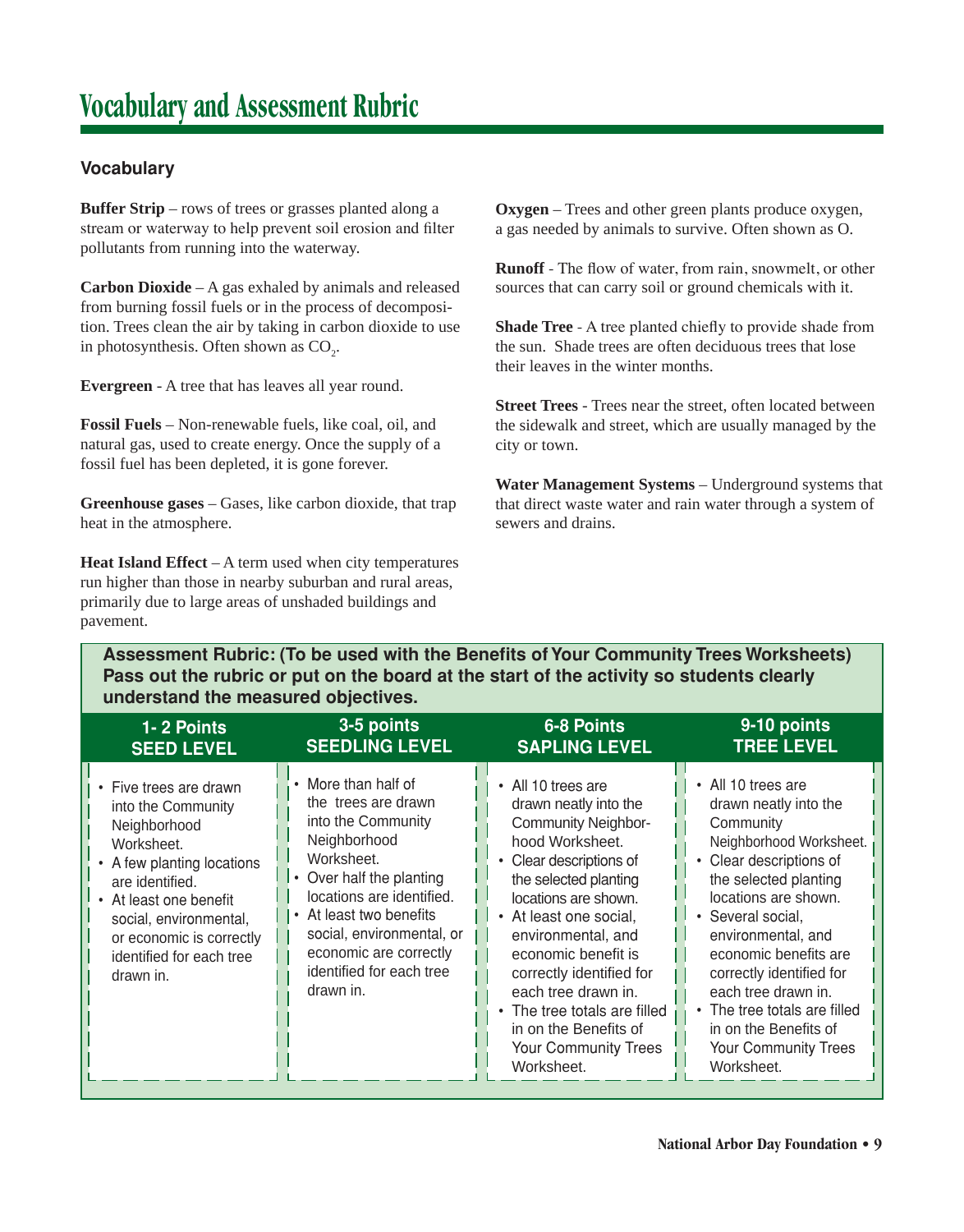**Trees provide benefits to you and to your community in a variety of ways. Here are just a few examples. As you read through this list, consider if that tree benefit is more of an environmental, economic or social benefit.** 

**1. Trees properly planted around a home can lower air conditioning AND heating costs.** TRUE. Shade trees planted on the west and south sides of a home help shade



and cool the air around the home during the summer reducing cost for air conditioning up to 30%. Evergreen trees placed on the north and west sides of a home or building block cold winter winds, reducing cost for heating by 20-30%. For example, if you have two identical houses with the only difference being one has carefully planted trees and the other does not,

the house with the trees might only spend \$70.00 a month for heating while the treeless home might have a \$100.00 heating bill. That savings also means less burning of fossil fuels (non-renewable oil, coal or gas), which is good for the environment!

**2. Trees help clean the air**. TRUE. Trees improve the quality of the air we breathe by capturing dust and pollution particles from dirty city air that can affect our health. These particles cling to the leaves rather than float in the air. When it rains, the dust and particles are simply washed to the ground. Trees also remove greenhouse gases, like carbon dioxide, from the air and replace it with oxygen for us to breathe.

*"The best friend on earth of man is the tree. When we use the tree respectfully and economically, we have one of the greatest resources on earth."* 

 *Frank Lloyd Wright*

**3. Healthy, mature trees around a house make the property more valuable**. TRUE. Trees can add an average of 10–15% to a property's value. For example, a home or apartment building valued at \$100,000 might sell for \$110,000 (\$10,000 more!) if it has trees around it. Tree planting is one of the best investments a person can make in their home. And in business areas, too. Business areas with trees are more attractive to shoppers.



**4. Research studies suggest that housing areas with trees and other green plants have less violence and crime.** TRUE. Living in an area with trees helps reduce stresses that can be associated with living in a big city. Less stress can ease tensions that sometimes lead to violence. Even a small number of trees and other green plants in an area were associated with lower crime rates. Apartment buildings that had lots of trees and plants had 52% fewer total crimes than apartment buildings with few or no trees or plants.

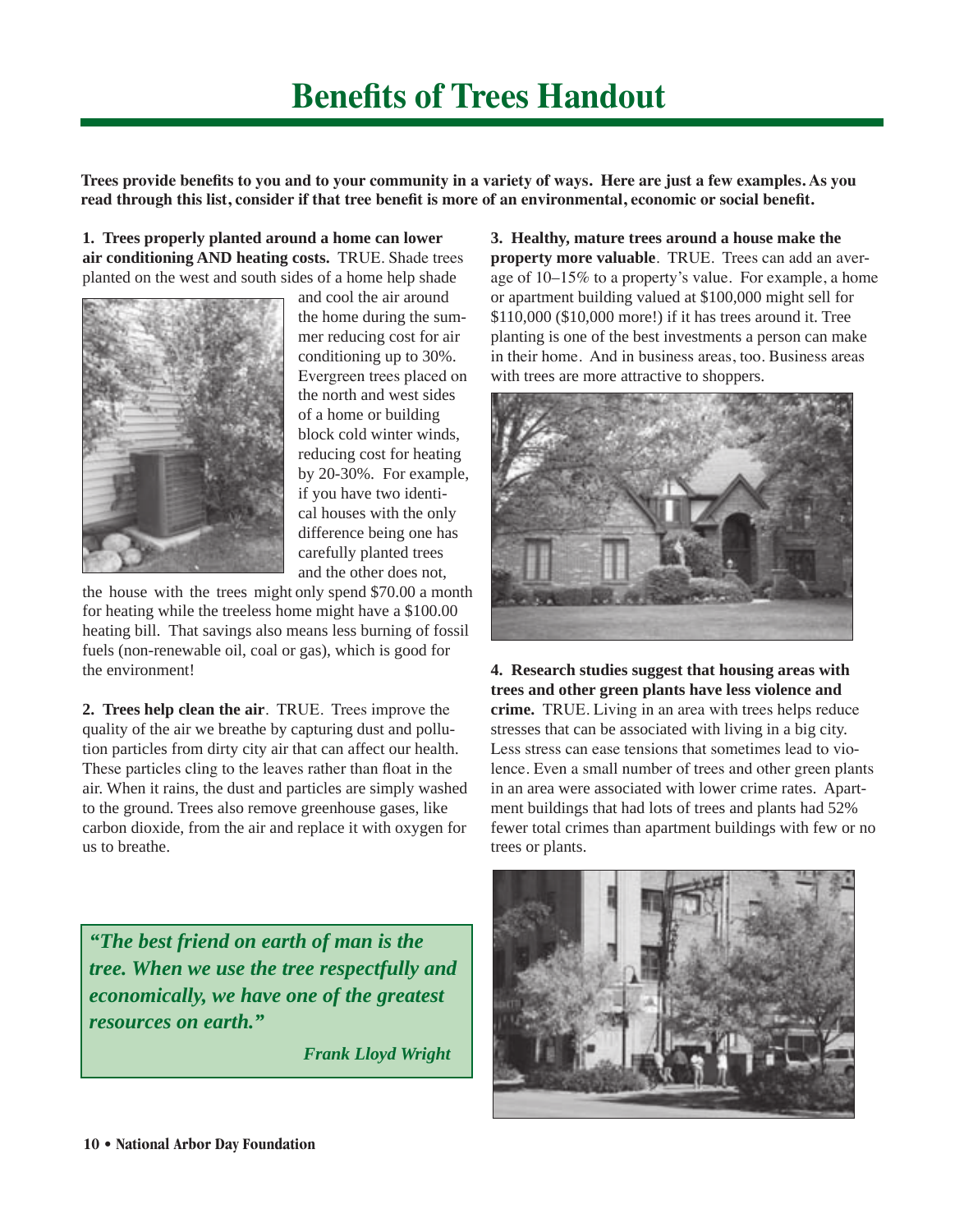# **Benefits of Trees Handout**

**5. Hospital patients have been shown to recover from surgery more quickly and require less pain medication when their room had a window that provided a view of trees.** TRUE. A study found that exposure to trees and nature lowered signs of stress... like heart rate, blood pressure, and muscle tension.



**6. Trees help slow the force of rain water, which helps control storm runoff. This results in improved water quality, protected soil, and money savings.** TRUE. The canopy (leafy top) of a tree softens and slows the force of raindrops. This gives water more time to absorb into the ground rather than eroding the soil and running off into storm sewers. Large water management systems are expensive. When trees are planted, smaller drainage systems can be used, saving money for a community and improving the environment.

**7. Trees help prevent soil erosion, flooding, and landslides.** TRUE. Tree roots hold soil in place and increase the ability of water to soak into the soil. Trees planted as buffer strips along streams help prevent flooding ...and even filter out chemicals that might wash into the stream.



**8. The overall cooling effect of a healthy, mature tree is equivalent to ten room-sized air conditioners operating 20 hours a day.** TRUE – Amazing! Water from a tree's leaves evaporates in the hot weather. The evaporated moisture cools the air around the tree. Since cool air is heavier than hot air, this cool air moves toward the ground making us feel cooler. Cities, with stretches of concrete streets, sidewalks and parking lots, are sometimes referred to as "heat islands" that are 5-9 degrees hotter than surrounding areas. Planting trees in cities helps alleviate the heat island effect – which saves both energy and money.

**9. Getting outside and connecting with trees and nature has been shown to improve children's concentration and attention span.** TRUE. When children spend time in nature-rich spaces their ability to concentrate improves. Even small areas of green space, with a few trees and plants, can make a difference for children.



**10. The city of New York determined that for every dollar spent on trees the city receives \$5.60 back in benefits the trees provide.** TRUE. Think of all the things a tree does for the environment. If a city had to find other ways to handle storm water, clean the air, remove carbon dioxide generated by industry, reduce energy costs and beautify the community it would be very costly. All the things a tree does naturally are of great benefit to a city or town.

It has been estimated that the nation's 60 million street trees (city-owned trees between the sidewalk and street) have an average value of \$525 per tree each year.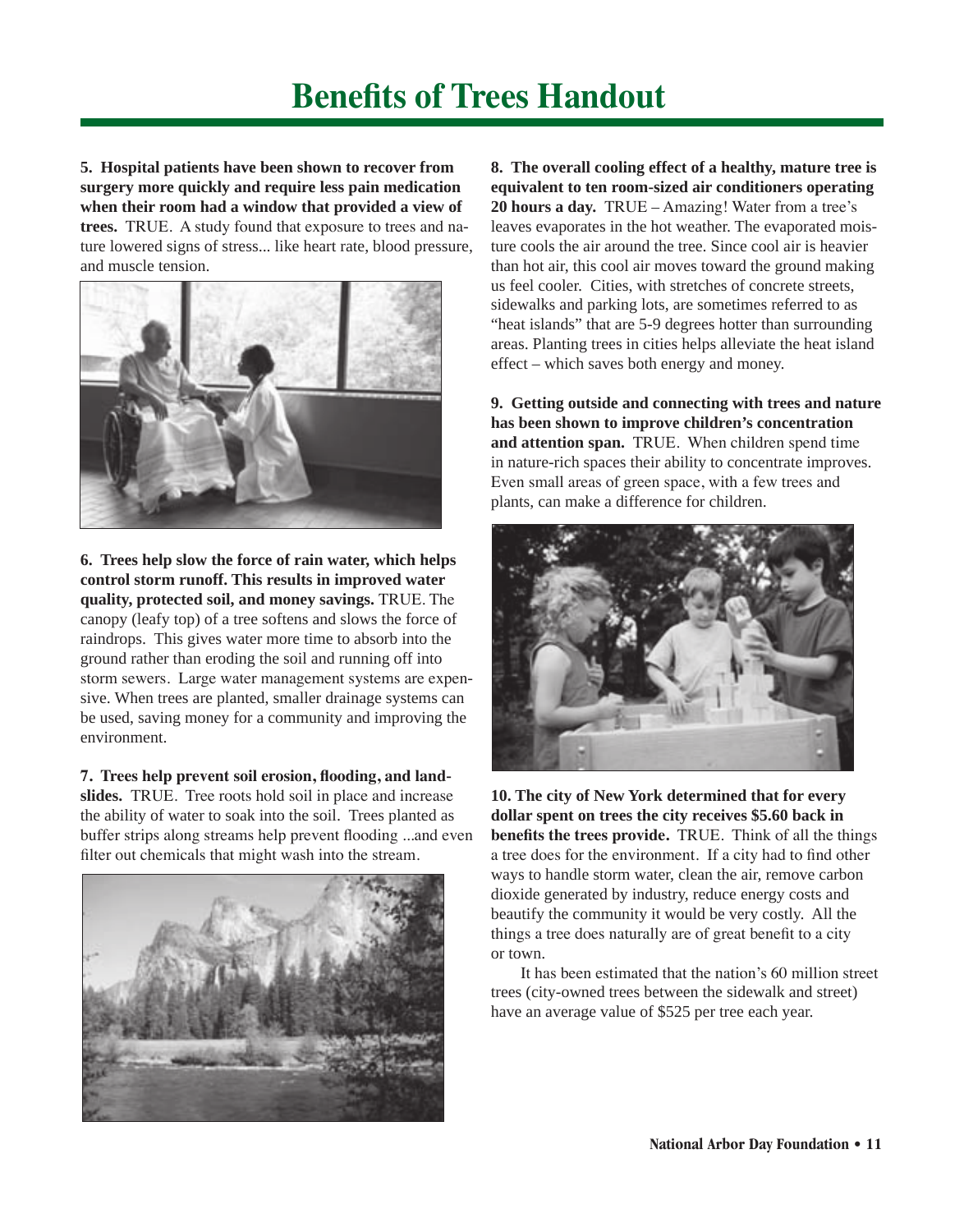# **A World With Trees Worksheet**

**A World Without Trees**

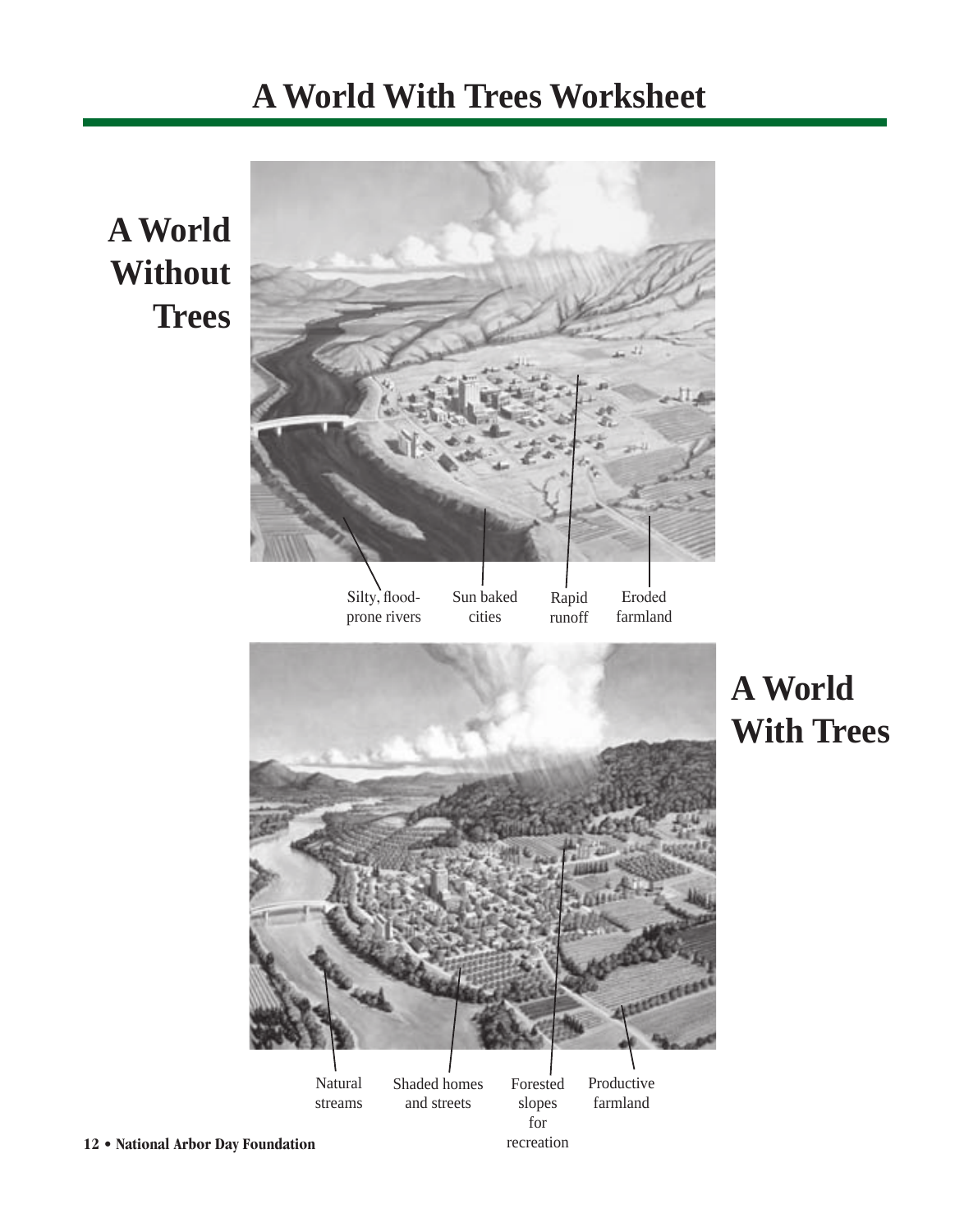# **Benefits of Your Community Trees Worksheet**

**DIRECTIONS**: You have been given 8 trees to plant in your community. On the *Community Neighborhood Worksheet*  you should plant (draw in) 8 trees in areas where you feel they will provide the most benefit – to you, to the community, or both. Number each tree that you plant. Then, on this worksheet, list where you planted each of your trees and what environmental, economic, or social benefit each tree might provide in the location you selected. You may refer to the Benefits of Trees Handout for ideas.

*Environmental benefit:* Does it benefit the ecosystem/environment in which people live?

*Economic benefit:* Does it help people, or their town, save money by lowering expenses or increasing property value?

*Social benefit:* Does it improve the health or quality of life for individuals in some way?

### **EXAMPLE**

**Tree A** Planting Location *On the North side of a house*

Why did you select this location for this tree? *The tree will help protect the house from cold winter winds*

What environmental, economic or social benefits might you get from this tree? *Saving money for heating would* 

*be an economic benefit. Using less energy for heating would be a benefit for the environment.*

Which benefit was most important to you when planting this particular tree? *Economic*

### **NAME**

**Tree 1** Planting Location



Why did you select this location for this tree?

What environmental, economic or social benefits might you get from this tree?

Which benefit was most important to you when planting this particular tree?

**Tree 2** Planting Location

Why did you select this location for this tree?

What environmental, economic or social benefits might you get from this tree?

Which benefit was most important to you when planting this particular tree?

**Tree 3** Planting Location

Why did you select this location for this tree?

What environmental, economic or social benefits might you get from this tree?

Which benefit was most important to you when planting this particular tree?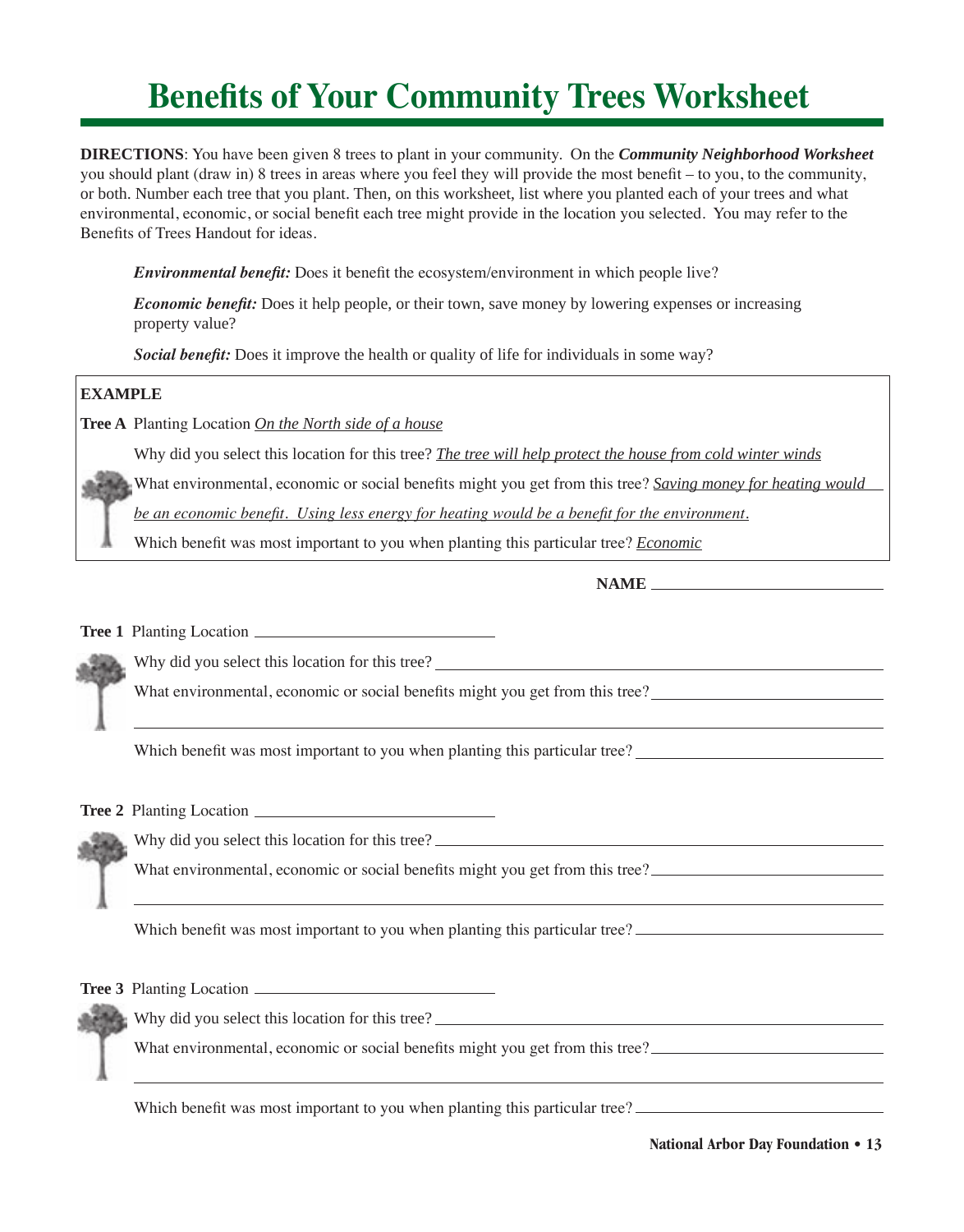# **Benefits of Your Community Trees Worksheet (cont.)**

**Tree 4** Planting Location

Why did you select this location for this tree?

What environmental, economic or social benefits might you get from this tree?

Which benefit was most important to you when planting this particular tree?

**Tree 5** Planting Location

Why did you select this location for this tree?

What environmental, economic or social benefits might you get from this tree?

Which benefit was most important to you when planting this particular tree?

Tree 6 Planting Location

Why did you select this location for this tree?

What environmental, economic or social benefits might you get from this tree?

Which benefit was most important to you when planting this particular tree?

**Tree 7** Planting Location

Why did you select this location for this tree?

What environmental, economic or social benefits might you get from this tree?

Which benefit was most important to you when planting this particular tree?

**Tree 8** Planting Location

Why did you select this location for this tree?

What environmental, economic or social benefits might you get from this tree?

Which benefit was most important to you when planting this particular tree?

**Totals:** How many trees did you plant in these locations? #\_\_\_\_\_by the stream, #\_\_\_\_\_\_by the school, #\_\_\_\_\_\_in the park, #\_\_\_\_\_ by a home, # \_\_\_\_\_\_ next to the hospital,  $\frac{\#$  shading a parking lot,  $\frac{\#}{\#}$  by the apartments,  $\frac{\#}{\#}$  by the business district,  $\frac{\#}{\#}$  in the vacant lot Which benefit (environmental, economic or social) did you consider most often when selecting locations for planting your trees?

**14 • National Arbor Day Foundation**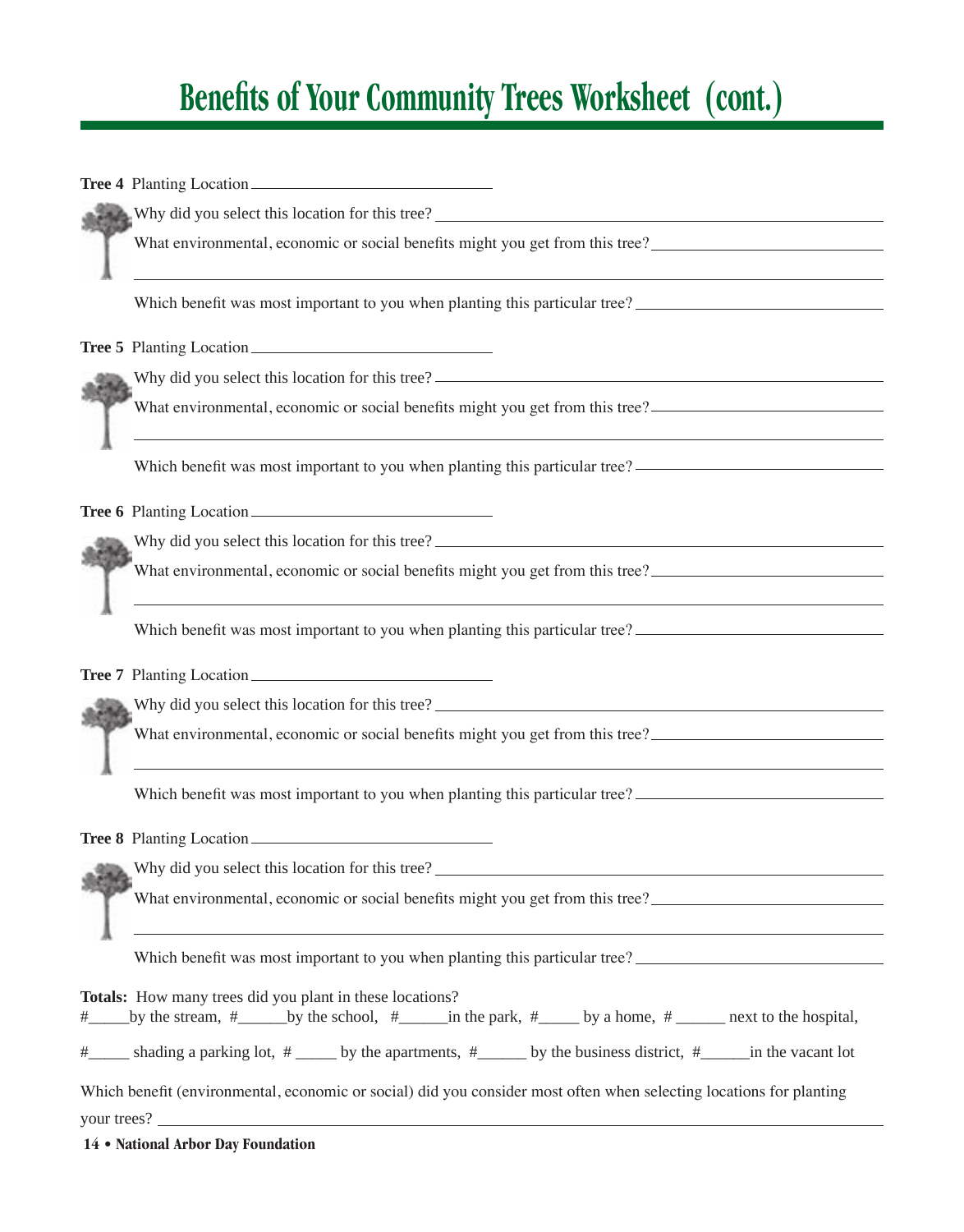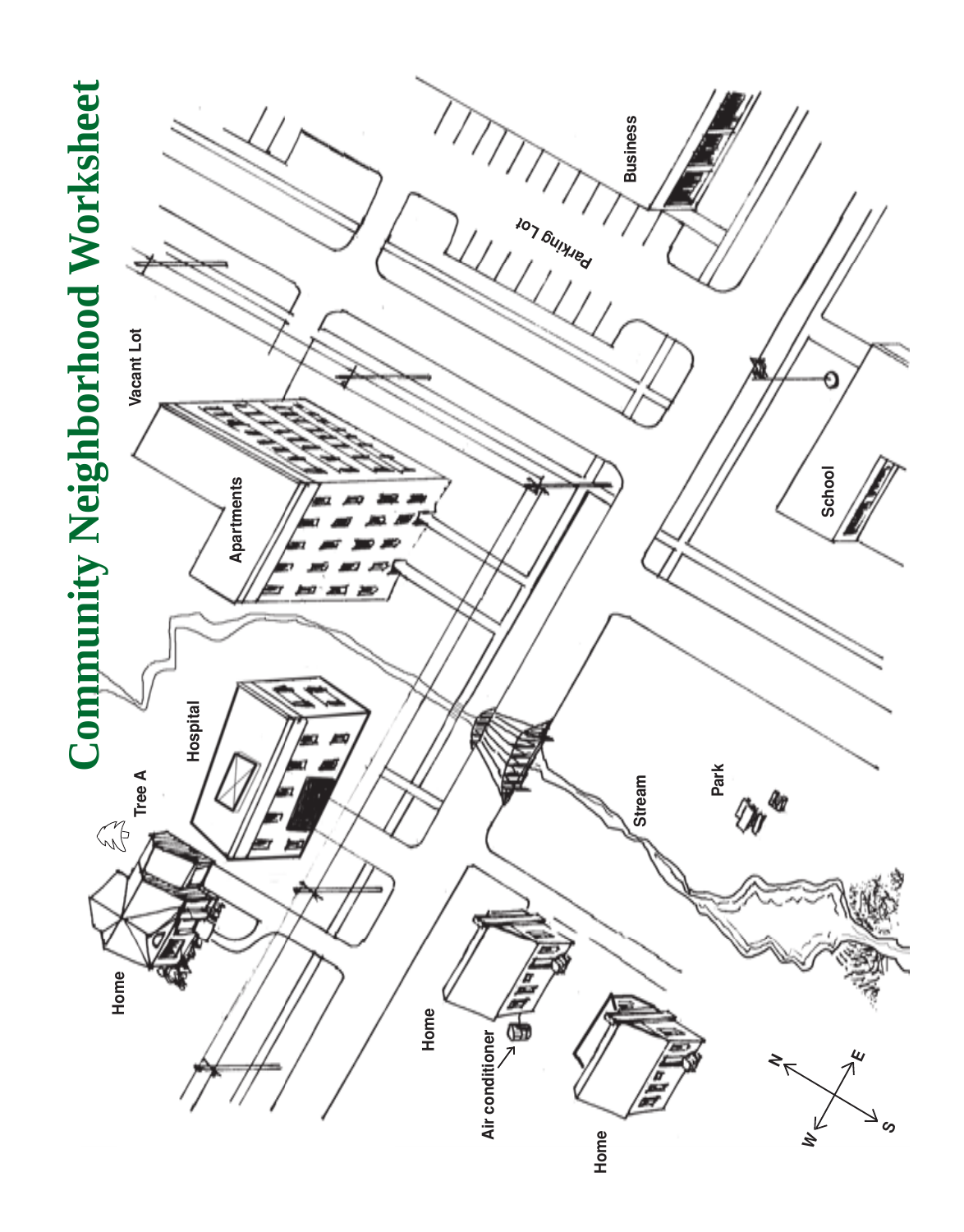

# **Step 1 Discover What Trees Do For You & Your Community**<br>**EXTENSION ACTIVITY EXTENSION ACTIVITY**

### **Classroom Activity:**

**• Tree-mendous Community Tree Contest**

### **Objectives:**

**Students will be able to:**

- **• Learn techniques used by professionals to measure champion trees.**
- **• Practice tree identification skills.**
- **• Incorporate math skills.**
- **• Recognize special trees in their community.**

### **Time Recommended:**

**• Two 60 minute class periods**

### **Materials Needed:**

- **• Leaf samples**
- **• Measuring tape**
- **Yardstick**
- **• Tree pictures from old calendars or magazines or leaf samples from broadleaf and conifers**
- **Pencil and Paper**
- **• Measuring Up a Champ Guidelines (page 20)**
- **• Optional: Tree Identification Books**

## **National Science Education Standards Correlation:**

**Students will develop an understanding of:** 

- **• organisms**
- **• populations and ecosystems**
- **• abilities necessary to do scientific inquiry**

### **Background Information:**

Holding a community tree contest is a great way to get children interested in the trees in their neighborhoods. Students will learn some of the techniques used to measure champion trees and have the opportunity to identify some community trees.

*"He who plants a tree loves others besides himself."* 

 *Thomas Fuller*

## **Anticipatory Set:**

Tell the students they are going to take part in a "Treemendous Trees" contest to find the biggest trees in town or in the neighborhood community. Ask students to think about the trees they see on their way to school. Where do they see the biggest trees...in yards, in parks, around the school? Record their comments. Then ask them how many

different kinds of trees they see.<br> **Help students understand that no**<br>
to be the same height. Some tree<br>
California, are giants towering m Help students understand that not all tree species grow to be the same height. Some trees, like the Redwoods in California, are giants towering more than 250 feet above the forest floor while a flowering dogwood may only reach a height of 35 feet. Both could be considered champions if they were the largest of their kind.

### **Explain to students that trees are divided into two main groups: conifer and broadleaf.**

**Conifers** are trees with cones that have needle-like or scalelike (awl-shaped) leaves. Most conifers are evergreen since they do not lose all their leaves at once. Pines, firs, cedars and spruces are conifers.

**Broadleaf** trees are trees with leaves that are thin and flat. Leaves are generally shed annually. They bear flowers, fruits or nuts. Oaks, maples, birches, and sycamores are just a few of the many different kinds of



**Conifer**



**Broadleaf**

broadleaf trees. Broadleaf trees are sometimes referred to as deciduous trees. In warm climates, some broadleaf trees, like magnolias, do not shed all their leaves at the same time so they appear to remain evergreen.

**16 • National Arbor Day Foundation**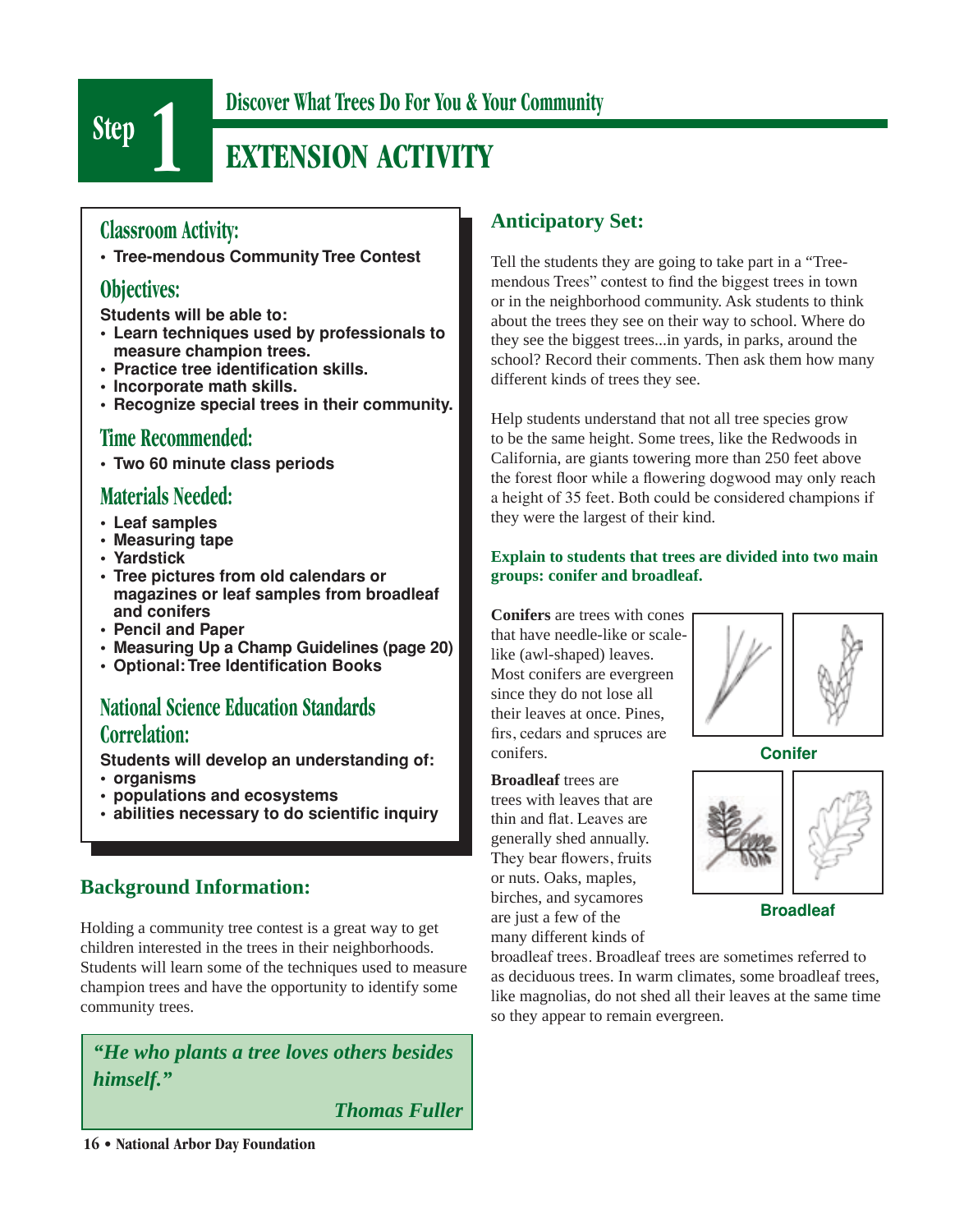For visual learners, it is helpful to have a leaf sample from a conifer with needle-like leaves, a conifer with scale-like leaves, and a broadleaf tree. An inexpensive acrylic picture frame works well to keep brittle leaf samples protected and in place while still offering students a clear view of actual leaves.

Cut tree pictures from old calendars or magazines and have the students group them as conifer or broadleaf. Take a walk around the school grounds and have the students distinguish between conifer and broadleaf trees, then have the students calculate the ratio of conifers to broadleaf trees in the area visited.

### **Activity:**

### **Ask students to think again about trees that they pass en route to school.**

- Are there more conifers or broadleaf trees?
- Can any generalizations be made about where broadleaf and conifers are planted? (Often conifers are planted in parks or large, green spaces because of their pyramidal shape.)
- Where might you go to look for the biggest broadleaf trees? Where might you find the biggest conifers?

From the comments generated by the students, determine some of the best areas in the community in which to find large, mature trees.

Determine how large an area of the community is feasible to include in the contest. Is transportation available to your class or do you need to stay within walking distance of the school? Are there many sites in the community with large trees, or just a few? Designate an area and set the boundaries.

Your class may choose to simply search for the biggest tree in the designated area. They may wish to find the biggest broadleaf and the biggest conifer. Students might learn to identify a particular tree species, perhaps their state tree, and hunt for this kind in the community. In all cases, students should be able to make the distinction between conifer and broadleaf trees and understand how to properly measure a tree.

### **Measuring Trees**

Foresters have a special formula to measure trees. This formula includes the tree's height, circumference, and crown spread. A tree receives one point for every foot of height, one point for every inch of circumference (taken at  $4\frac{1}{2}$  feet), and one-fourth of a point for every foot of average crown spread.

Explain to the students that they are going to practice measuring trees before looking for a "Tree-mendous Tree" winner. Divide students into groups of three or four. Each group will need measuring tape, yardstick, and a pencil and paper to record their findings.

It may be helpful to assign roles to each student within a group. Group jobs include:

**Recorder** - records measurements and tallies points

**Investigator** - takes the measurements

**Manager** - assists the investigator to make sure measurements are accurate and is responsible for the measuring tape and yard stick

Take students to a nearby area with enough trees to allow each team to measure a tree. Explain that they are measuring these trees for practice and later they will search for the "Tree-mendous Trees" in their community.

Students profit from learning how to actually identify a tree by its leaves, bark, shape, fruit, flowers, and buds through the use of a dichotomous key. A kid-friendly tree identification guide, *What Tree Is That?* is available from the Arbor Day Foundation if you wish to expand your tree identification study. Visit arborday.org to learn more.

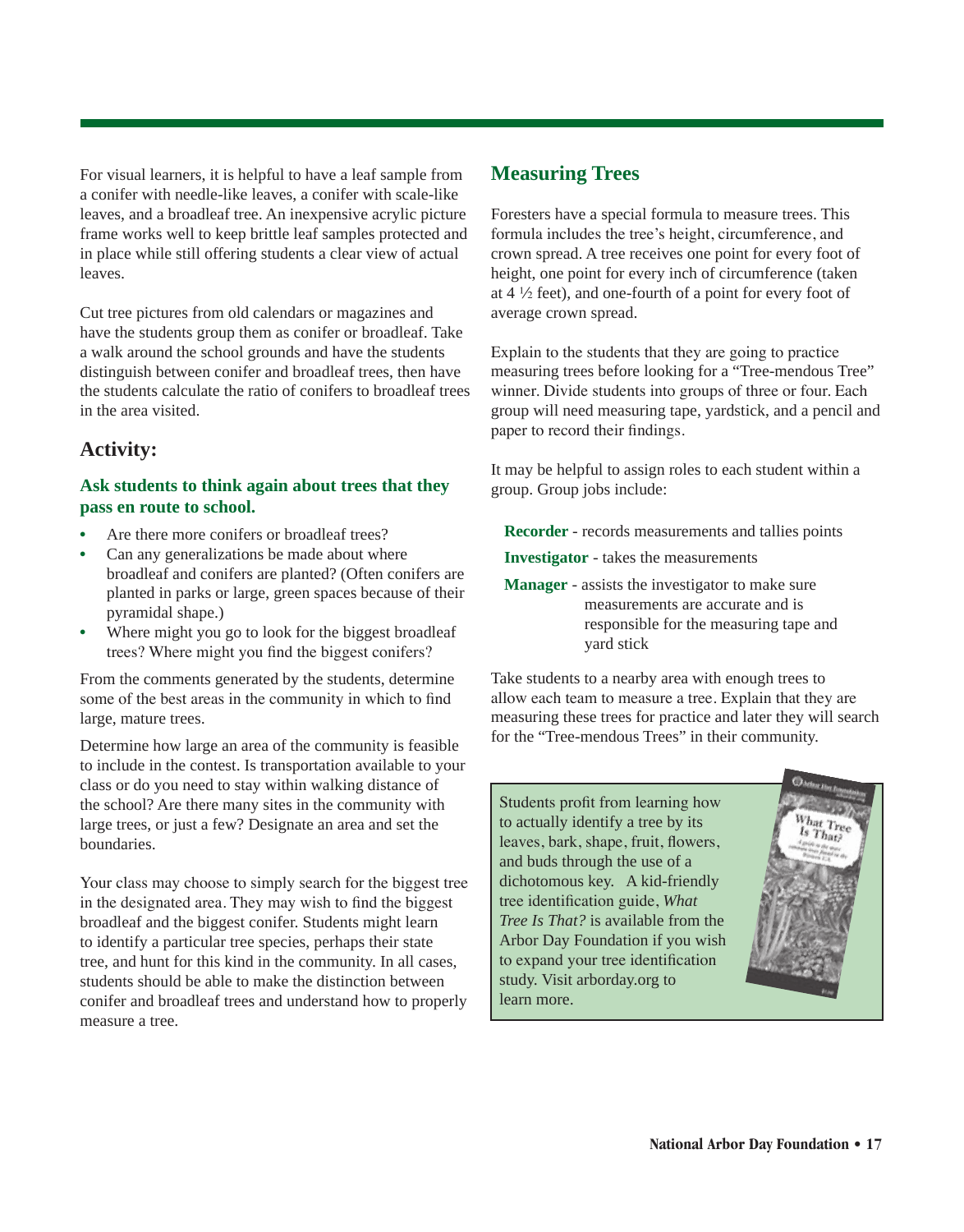## **Height**



Example: If the distance from your eye to your fist is 18**"** make sure the distance from the top of your fist to the top of the ruler is also 18". Be sure to hold your fist directly out at eye level and keep the ruler straight up and down.

**STEP 1** - Students should stand on level ground to take measurements.

**STEP 2** - The student investigator extends his/her arm out straight so that the top of his/her fist is at eye level. Carefully using the yardstick, the manager makes sure the top of the investigator's fist is at eye level and then measures the distance from the investigator's fist to the investigator's eye. The recorder writes down this measurement.

**STEP 3** - The investigator directly faces the tree to be measured holding the yardstick vertically in his/her extended fist so that the distance from the top of his/her fist to the top of the yardstick is the same eye-to-fist distance measured in the previous step. The manager checks the measurement then makes sure the investigator's arm is straight out, fist at eye level with the yardstick straight up and down.

**STEP 4** - The investigator slowly (and carefully) walks backward away from the tree until he/she can see the base of the tree by looking over the top of the fist and the top of the tree by looking over the top of the yardstick.

**STEP 5** - The manager measures the distance, in feet, from the investigator to the tree. This distance is the height of the tree.

**STEP 6** - The recorder writes down the height measurement and gives the tree one point for every foot of height.

**18 • National Arbor Day Foundation**

## **Crown Spread**

The crown spread of a tree is the distance its branches spread away from its trunk. The crown spread is calculated by measuring the distance of the widest spread and the distance of the narrowest spread. These two figures are then added together and divided by two to get an average.

A tree receives  $\frac{1}{4}$  (.25) of a point for every foot of the average crown spread. Follow these steps to measure crown spread: (Note: For a conifer with branches low to the ground stand next to, rather than under, the branch tip.)

**STEP 1** - The investigator finds the branch that sticks out the farthest from the trunk and stands directly under or just next to its tip.

**STEP 2** - The recorder goes to the opposite side of the tree and stands under or just next to the tip of the branch extending farthest out on that side.

**STEP 3** - The manager measures the distance in feet between the investigator and the recorder. The recorder records this number. This distance is the widest point of the crown spread.

**STEP 4** - Next the investigator finds the branch nearest the trunk of the tree and stands directly under or just next to its tip.

**STEP 5** - The recorder goes to the opposite side of the tree and stands under or just next to the tip of the branch closest to the trunk on that side.

**STEP 6** - The manager measures the distance in feet between the investigator and the recorder. The recorder records this number. This distance is the narrowest point of the crown spread.

**STEP 7** - The recorder adds the two distances together and divides by two to get an average crown spread. The recorder then awards the tree  $\frac{1}{4}$  of a point for every foot of average crown spread or the students may divide the average crown spread by 4.



**horizontal view**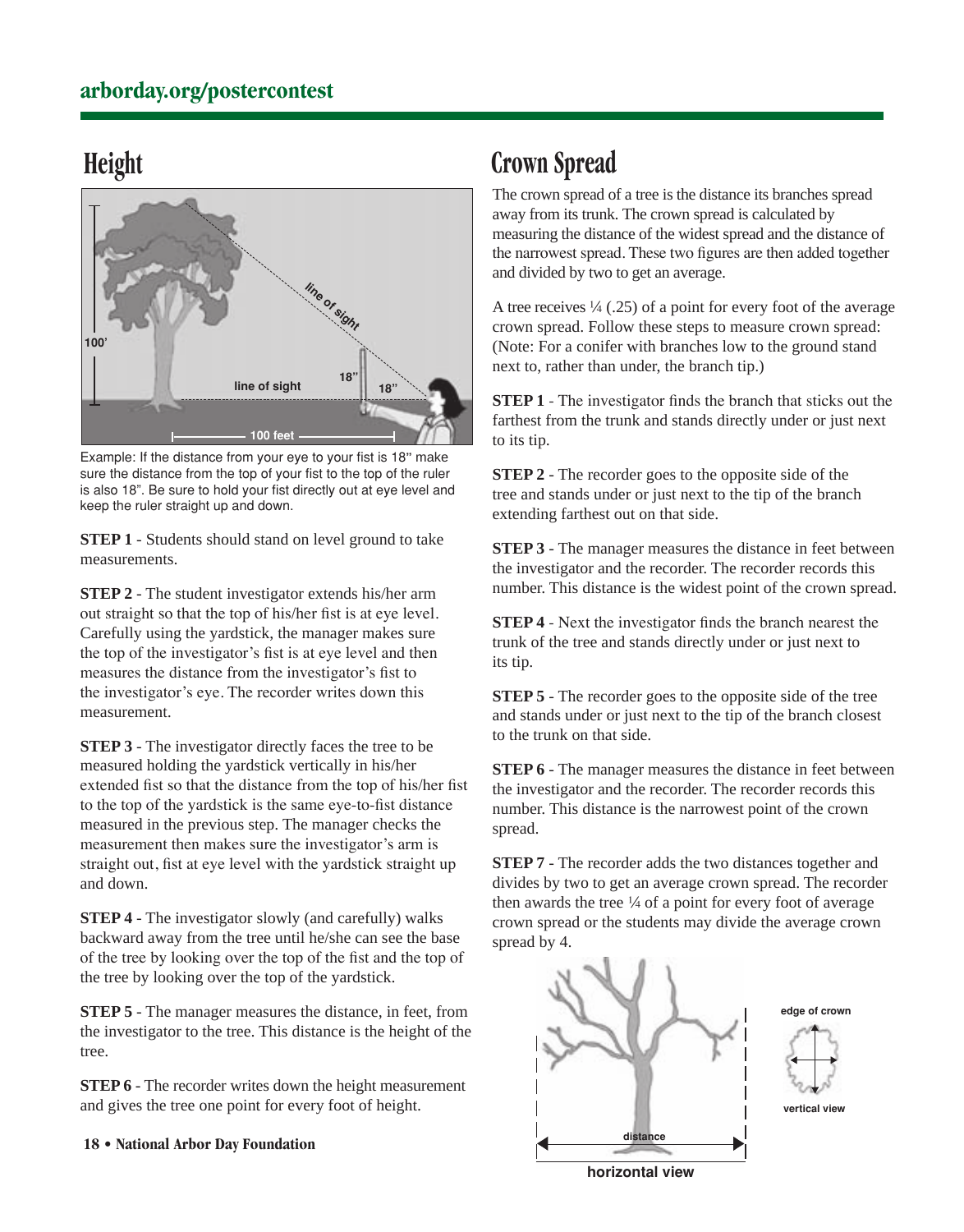## **arborday.org/postercontest**

## **Circumference**

The circumference of a tree is the distance around its trunk. The circumference is measured  $4\frac{1}{2}$  feet from the ground. If the tree forks or if there are branches at the  $4\frac{1}{2}$  foot mark, the circumference is measured at the narrowest point below the  $4\frac{1}{2}$  foot level. Follow these steps to measure circumference:

**STEP 1** - The investigator holds one end of the tape against the tree trunk at a measured point 4 1/2 feet above the ground.

**STEP 2** - The manager wraps the tape around the trunk until it reaches the starting point.

**STEP 3** - The investigator reads off the measurement in inches. This is the circumference of the tree.

**STEP 4** - The recorder writes down the circumference and gives the tree one point for every inch of distance around the trunk.



# **Measuring Up a Winner**

Before starting the "Tree-mendous Trees" contest:

- Review conifer and broadleaf distinctions.
- Make sure students understand how to correctly measure a tree.
- Inform the community of the project so people will not be surprised to see the kids in their yards.
- Ask for parental volunteers to accompany the students.
- Have students create a form for the student recorders to use in their record keeping. The form should include the formula for measuring tree size and room for students to describe the location of the tree. If measuring trees in neighborhood yards, the house address can be recorded. If measuring trees in parks, a brief description of each tree's location along with some distinguishing characteristics of each tree works well. In all cases, students should differentiate whether the tree is a conifer or broadleaf.
- Ensure safety make sure students recognize poison ivy.

When you are ready to begin, give each group a recording sheet and the Measuring a Champ Guidelines form. This handout will help students, but you will still need to introduce and support them in the measurement process. Make sure they have something firm to write on and pencils to record their results. Check with each group manager to see that they have a tape measure and yard stick.

Establish an organized system for groups to explore the designated area or community. When students return to the classroom, have each group reporter report their findings to the class and compile results.

Have students put together a list of the community's biggest trees. Interested students may wish to do research to learn more about winning tree species and share their results with the class.

After determining the "Tree-mendous Trees" contest winner(s), your class may wish to present an award certificate to the owner of the tree if it is on private property. Or, make a presentation to the mayor or city council if the tree is on public property. Announce the tree winners on Arbor Day. Include a visit to the winning tree(s) as part of your school's Arbor Day celebration.

**Authentic Assessment:** Demonstration of proficiency in tree measurement skills.